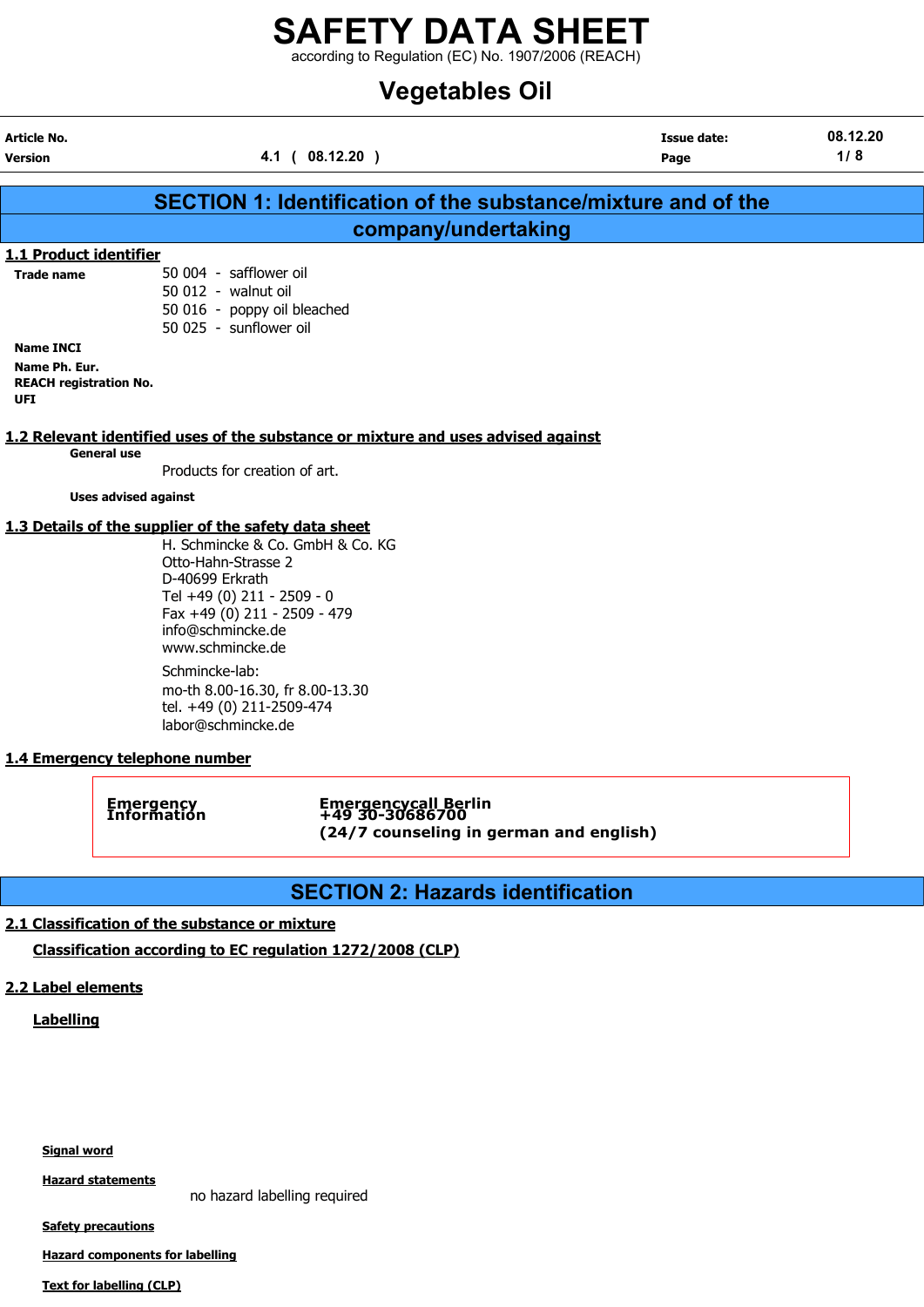according to Regulation (EC) No. 1907/2006 (REACH)

## Vegetables Oil

| Article No.    |                | <b>Issue date:</b> | 08.12.20 |
|----------------|----------------|--------------------|----------|
| <b>Version</b> | 4.1 ( 08.12.20 | Page               | 2/8      |

## 2.3 Other hazards

## SECTION 3: Composition / information on ingredients

## 3.1 Substances

oil

CAS-Number 50 004: 8001-23-8 50 016: 84776-62-5 50 025: 8001-21-6

EINECS / ELINCS / NLP EU index number Customs tariff number REACH registration No. RTECS-no. Hazchem-Code CI-Number

## 3.2 Mixtures

Additional information

## SECTION 4: First aid measures

## 4.1 Description of first aid measures

## General information

Immediately remove all contaminated clothing.

## In case of inhalation

Move victim to fresh air. Seek medical aid in case of troubles.

## In case of skin contact

Thoroughly wash skin with soap and water. Seek medical attention if irritation persists.

## After eye contact

In case of contact with eyes, rinse immediately with plenty of flowing water for 10 to 15 minutes holding eyelids apart. Seek medical attention if irritation persists.

## After swallowing

Rinse mouth immediately and drink plenty of water. Do NOT induce vomiting. Seek medical treatment in case of troubles.

## 4.2 Most important symptoms and effects, both acute and delayed

No data available

## 4.3 Indication of any immediate medical attention and special treatment needed

Treat symptomatically.

## SECTION 5: Firefighting measures

## 5.1 Extinguishing media

Suitable extinguishing media

Product is non-combustible. Extinguishing materials should therefore be selected according to surroundings.

Extinguishing media which must not be used for safety reasons

Full water jet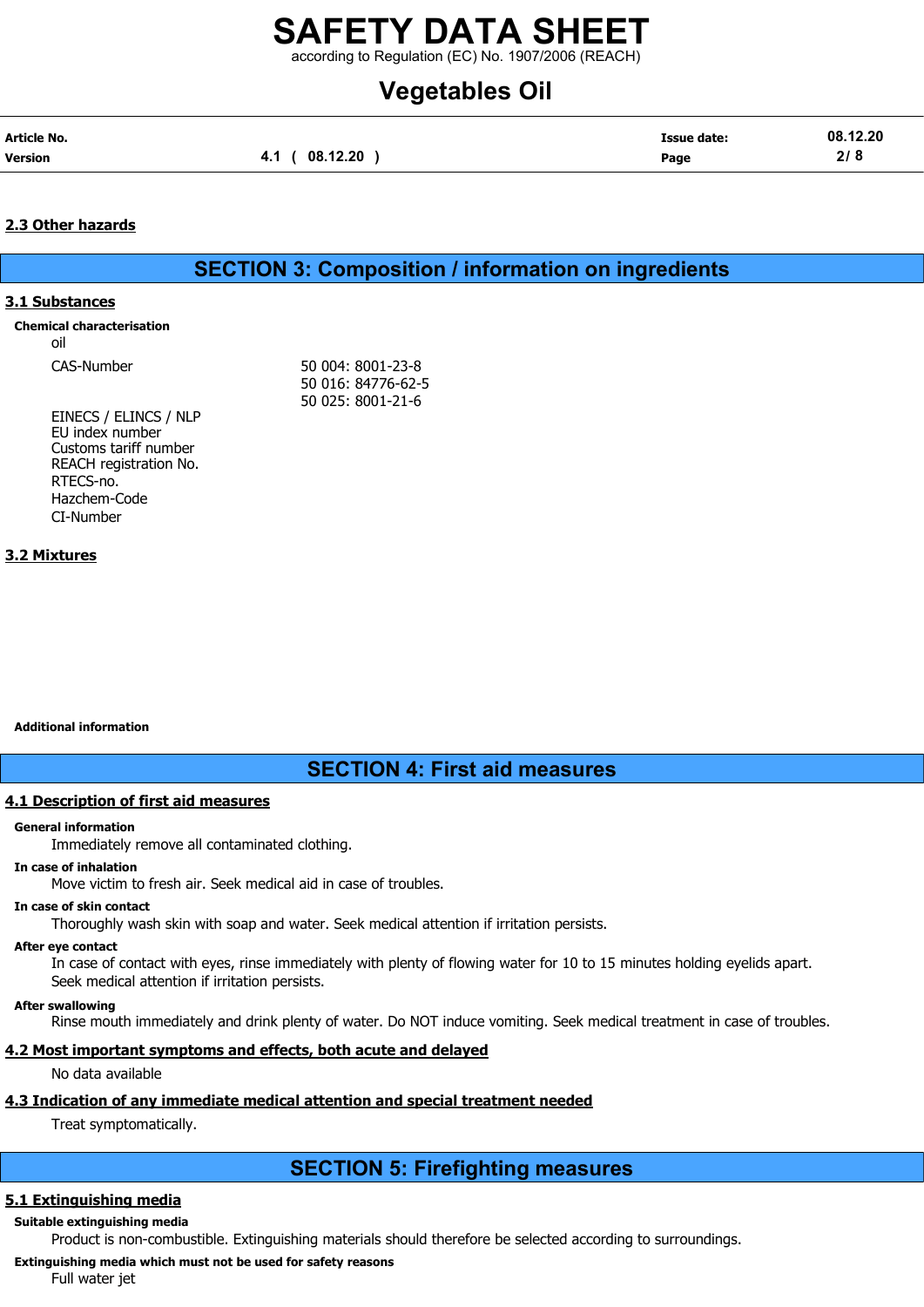according to Regulation (EC) No. 1907/2006 (REACH)

# Vegetables Oil

| Article No. |                   | <b>Issue date:</b> | 08.12.20 |
|-------------|-------------------|--------------------|----------|
| Version     | (08.12.20)<br>4.1 | Page               | 3/8      |

## 5.2 Special hazards arising from the substance or mixture

In case of fire may be liberated: Acrolein, Carbon monoxide and carbon dioxide

## 5.3 Advice for firefighters

Special protective equipment for firefighters

Additional information

## SECTION 6: Accidental release measures

## 6.1 Personal precautions, protective equipment and emergency procedures

Wear suitable protective clothing. Avoid contact with skin, eyes, and clothing.

### 6.2 environmental precautions

Discharge into the environment must be avoided.

### 6.3 Methods and material for containment and cleaning up

Methods for cleaning up

Collect mechanically using liquid-binding material (sand, diatomaceous earth, universal binding agents). Dispose of waste in accordance with local, state, and federal regulations. Do not pick up with the help of saw-dust or other combustible substances.

#### Additional information

#### 6.4 Reference to other sections

Safe handling: see section 7 Disposal: see section 13

## SECTION 7: Handling and storage

## 7.1 Precautions for safe handling

#### Advices on safe handling

Handle in accordance with good industrial hygiene and safety practice. Provide adequate ventilation.

#### Precautions against fire and explosion

Spontaneous ignition possible through autoxidation of cloths soaked in the product.

## 7.2 Conditions for safe storage, including any incompatibilities

#### Requirements for storerooms and containers

Store in a well-ventilated place. Keep container tightly closed. storage temperature 10 - 30 °C

Hints on joint storage Storage class Further details

#### 7.3 Specific end use(s)

No special measures necessary if stored and handled as prescribed.

## SECTION 8: Exposure controls/personal protection

#### 8.1 Control parameters

## 8.2 Exposure controls

## Occupational exposure controls

Respiratory protection

With correct and proper use, and under normal conditions, breathing protection is not required.

## Hand protection

Observe glove manufacturer's instructions concerning penetrability and breakthrough time.

## Eye protection

Goggles

## Body protection

Protect skin by using skin protective cream. Wear suitable protective clothing.

General protection and hygiene measures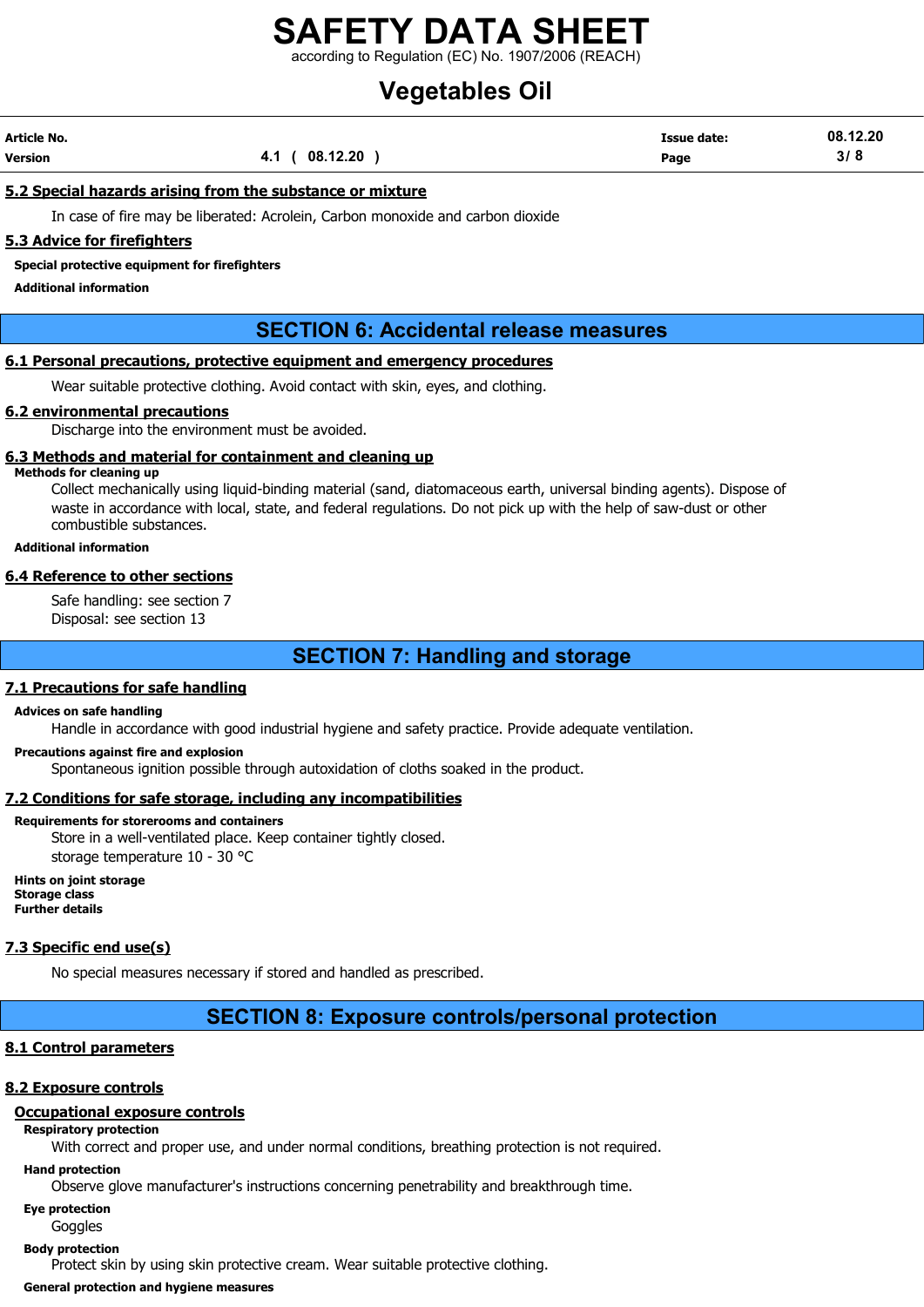according to Regulation (EC) No. 1907/2006 (REACH)

## Vegetables Oil

| Article No.    |                  | Issue date: | 08.12.20 |
|----------------|------------------|-------------|----------|
| <b>Version</b> | 08.12.20<br>−. . | Page        | 4/8      |
|                |                  |             |          |

Wash hands before breaks and after work. Wash contaminated clothing prior to re-use.

## SECTION 9: Physical and chemical properties

## 9.1 information on basic physical and chemical properties

Form liquid **Colour** yellowish up to amber, clear Odour characteristic

| Initial boiling point and              | min<br>> 250 °C | max           |       |
|----------------------------------------|-----------------|---------------|-------|
| boiling range                          |                 |               |       |
| <b>Melting point/freezing point</b>    |                 |               |       |
| Flash point/flash point range          | 100 °C          | 330 °C        |       |
| <b>Flammability</b>                    |                 |               |       |
| <b>Ignition temperature</b>            |                 |               |       |
| <b>Auto-ignition temperature</b>       |                 |               |       |
| <b>Explosion limits</b>                |                 |               |       |
| <b>Refraction index</b>                |                 |               |       |
| PH                                     |                 |               |       |
| <b>Viscosity</b>                       | 35              | 55 mPas       | 20 °C |
| <b>Viscosity</b>                       |                 |               |       |
| Vapour pressure                        |                 |               |       |
| <b>Density</b>                         |                 | $0,90 - 0,95$ |       |
| Partition coefficient: n-octanol/water |                 | kg/l          |       |

Danger of explosion

## 9.2 Other information

## SECTION 10: Stability and reactivity

## 10.1 Reactivity

No known hazardous reactions.

- 10.2 Chemical stability
- 10.3 Possibility of hazardous reactions
- 10.4 Conditions to avoid
- 10.5 Incompatible materials

strong oxidizing agents

## 10.6 Hazardous decomposition products

In case of fire may be liberated: Carbon monoxide and carbon dioxide

## SECTION 11: Toxicological information

## 11.1 Information on toxicological effects

Acute toxicity LD50 oral( Rat): (oral): > 2000 mg/kg In case of inhalation No data available After swallowing No data available In case of skin contact No data available After eye contact

No data available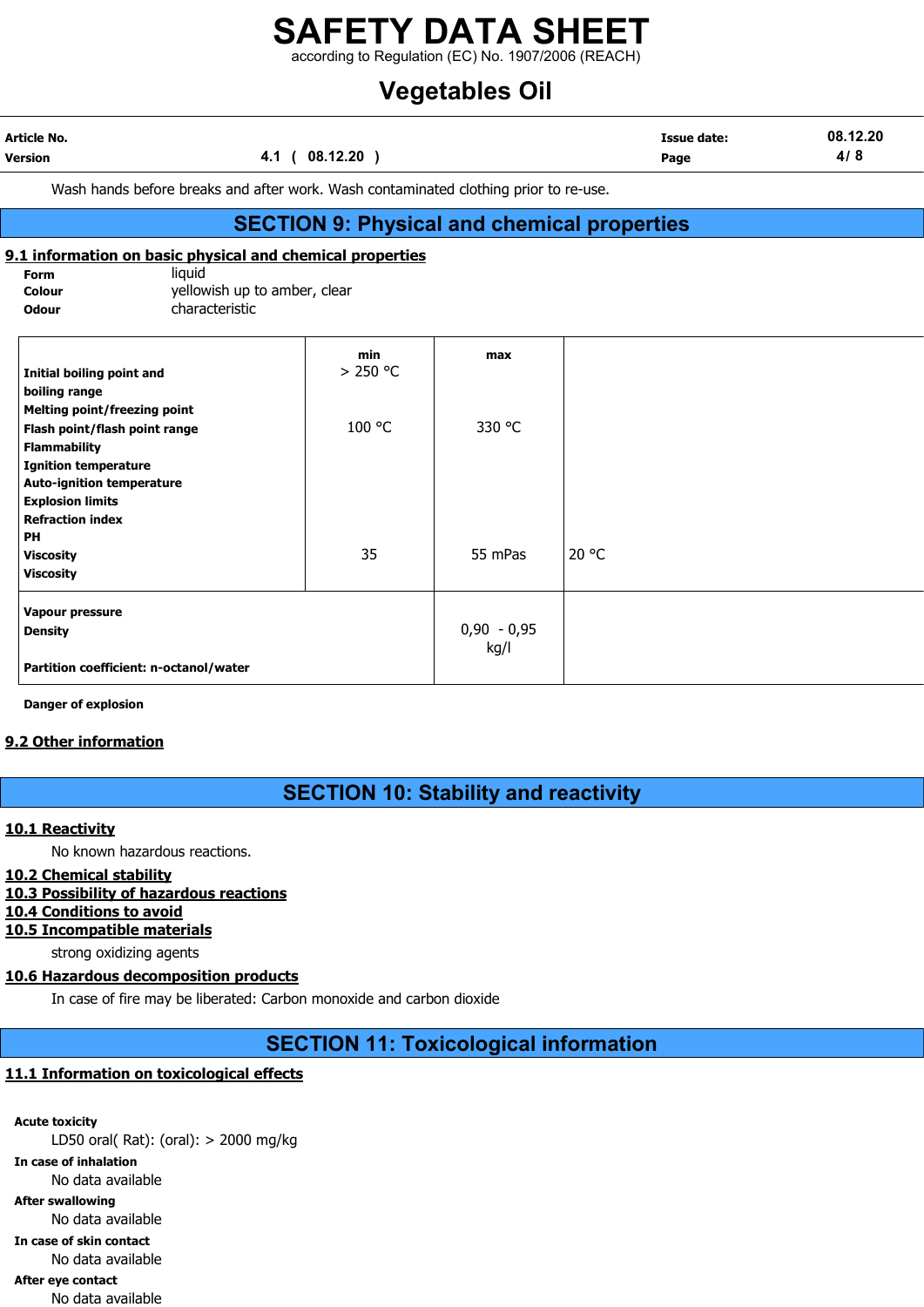according to Regulation (EC) No. 1907/2006 (REACH)

# Vegetables Oil

| Article No. |                | <b>Issue date:</b> | 08.12.20 |
|-------------|----------------|--------------------|----------|
| Version     | 4.1 ( 08.12.20 | Page               | 5/8      |

## Practical experience

## General remarks

## SECTION 12: Ecological information

## 12.1 Toxicity

Aquatic toxicity Water Hazard Class **nwg** WGK catalog number General information

## 12.2 Persistence and degradability

Further details Oxygen demand

## 12.3 Bioaccumulative potential

Bioconcentration factor (BCF) Partition coefficient: n-octanol/water

## 12.4 Mobility in soil

No data available

## 12.5 Results of PBT and vPvB assessment

No data available

## 12.6 Other adverse effects

## General information

## SECTION 13: Disposal considerations

## 13.1 Waste treatment methods

## Product

## Waste key number

080 112 080112 waste paint and varnish other than those mentioned in 080111 Recommendation

## Contaminated packaging

#### Waste key number Recommendation

Non-contaminated packages may be recycled. Handle contaminated packages in the same way as the substance itself.

## Additional information

## SECTION 14: Transport information

## 14.1 UN number

## 14.2 UN proper shipping name

ADR, ADN No dangerous good in sense of these transport regulations. IMDG, IATA

## 14.3 Transport hazard class(es)

ADR, ADN IMDG IATA

## 14.4 Packing group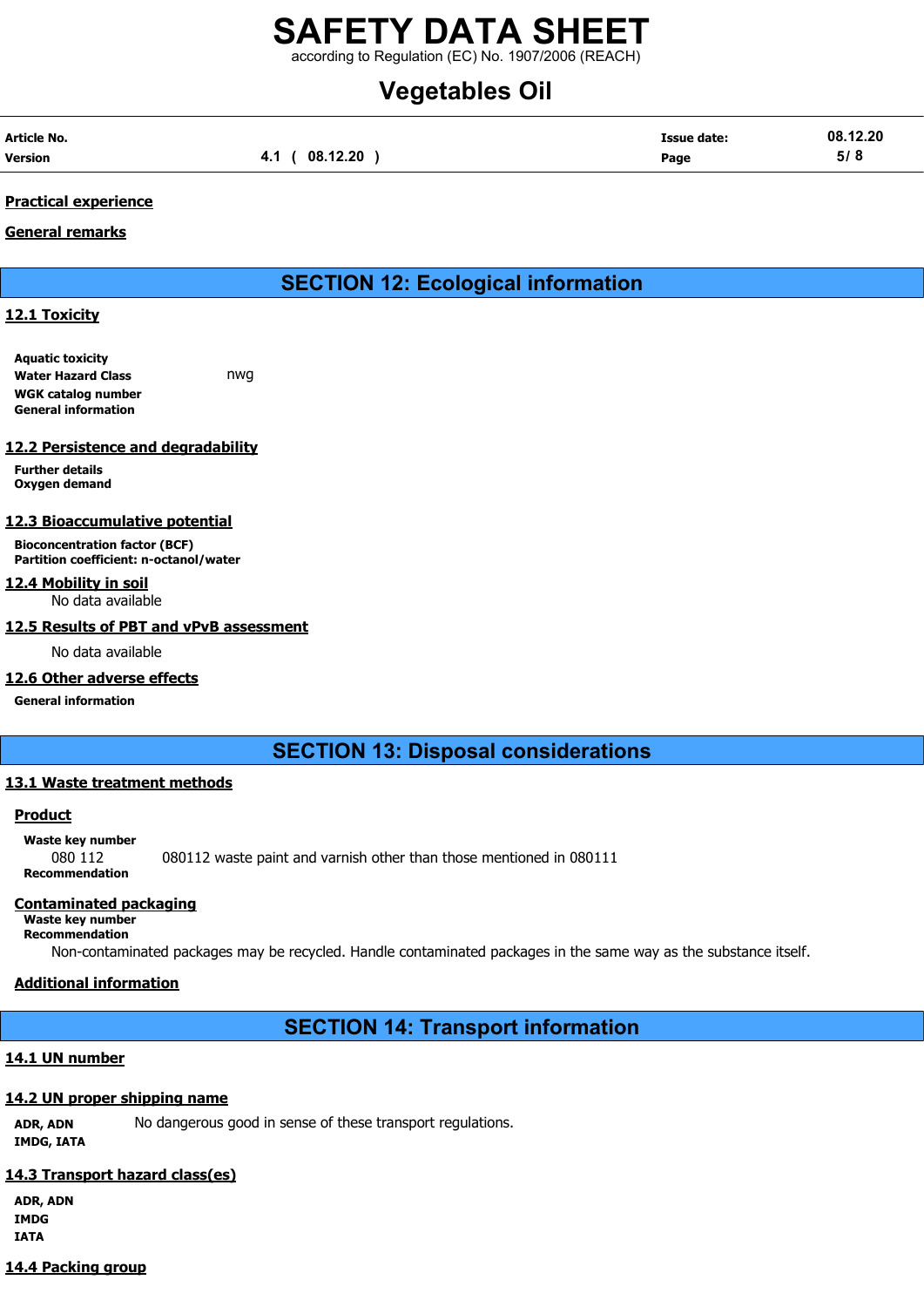according to Regulation (EC) No. 1907/2006 (REACH)

# Vegetables Oil

| Article No. |                   | <b>Issue date:</b> | 08.12.20 |
|-------------|-------------------|--------------------|----------|
| Version     | (08.12.20)<br>4.1 | Page               | 6/8      |

### 14.5 Environmental hazards

Marine Pollutant - IMDG Marine Pollutant - ADN

## 14.6 Special precautions for user

#### Land transport (ADR/RID)

Code: ADR/RID Kemmler-number Hazard label ADR Limited quantities Contaminated packaging: Instructions Contaminated packaging: Special provisions Special provisions for packing together Portable tanks: Instructions Portable tanks: Special provisions Tank coding Tunnel restriction Remarks EQ Special provisions

## Sea transport (IMDG)

EmS Special provisions Limited quantities Contaminated packaging: Instructions Contaminated packaging: Special provisions IBC: Instructions IBC: Provisions Tank instructions IMO Tank instructions UN Tank instructions Special provisions Stowage and segregation Properties and observations Remarks EQ

## Air transport (IATA-DGR)

| Hazard                      |
|-----------------------------|
| Passenger                   |
| Passenger LQ                |
| Cargo                       |
| ERG                         |
| Remarks                     |
| EQ                          |
| <b>Special Provisioning</b> |

## 14.7 Transport in bulk according to Annex II of MARPOL 73/78 and the IBC Code

No data available

## SECTION 15: Regulatory information

## 15.1 Safety, health and environmental regulations/legislation specific for the substance or mixture

## National regulations

## **Europe**

Contents of VOC [%] Contents of VOC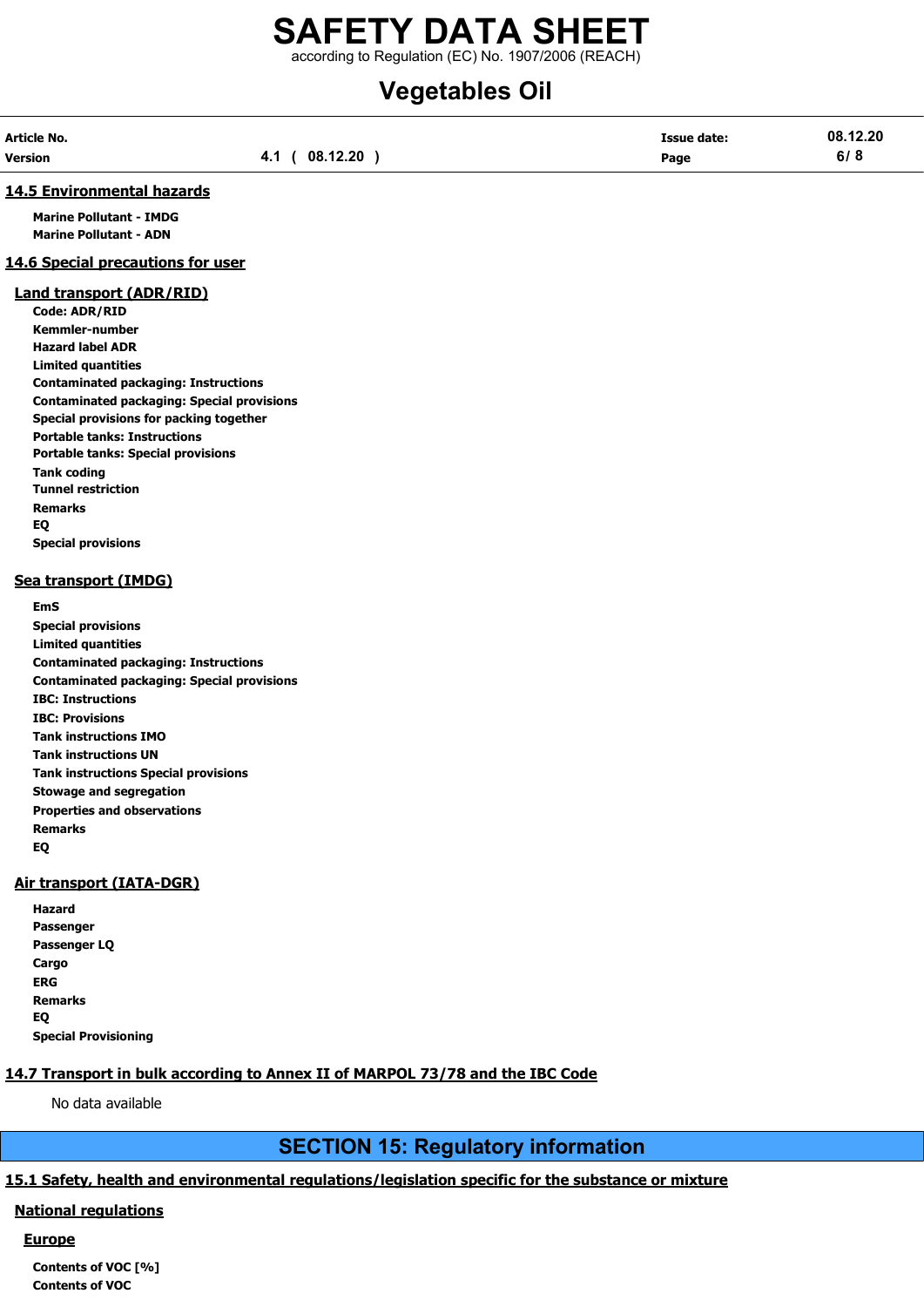according to Regulation (EC) No. 1907/2006 (REACH)

# Vegetables Oil

| Article No. |                | <b>Issue date:</b> | 08.12.20 |
|-------------|----------------|--------------------|----------|
| Version     | 4.1 ( 08.12.20 | Page               | 7/8      |

#### [g/L]

Further regulations, limitations and legal requirements

### **Germany**

Storage class Water Hazard Class **nwg** WGK catalog number Incident regulation Information on working limitations Further regulations, limitations and legal requirements

#### **Denmark**

Further regulations, limitations and legal requirements

### Hungary

Further regulations, limitations and legal requirements

#### Great Britain

Further regulations, limitations and legal requirements

### Switzerland

Contents of VOC [%] 0 %

Further regulations, limitations and legal requirements

### **USA**

Further regulations, limitations and legal requirements Federal Regulations State Regulations

#### **Canada**

Further regulations, limitations and legal requirements

## 15.2 Chemical Safety Assessment

## SECTION 16: Other information

## Further information

#### Hazard statements (CLP)

#### Further information

This information is abased on our current state of knowledge and describes the security standards applicable to our product for the purpose provided. The information provided here does not constitute a legally binding warranty of specific characteristics or of suitability for a specific application use of the product is thus to be adapted to the user's special conditions and checked by preliminary tests. We are thus unable to guarantee product characteristics or accept an liability for damage arising in connection with the use of our products.

#### Literature

For abbreviations and acronyms, see: ECHA Guidance on information requirements and chemical safety assessment, chapter R.20 (Table of terms and abbreviations).

#### Reason of change

#### Additional information